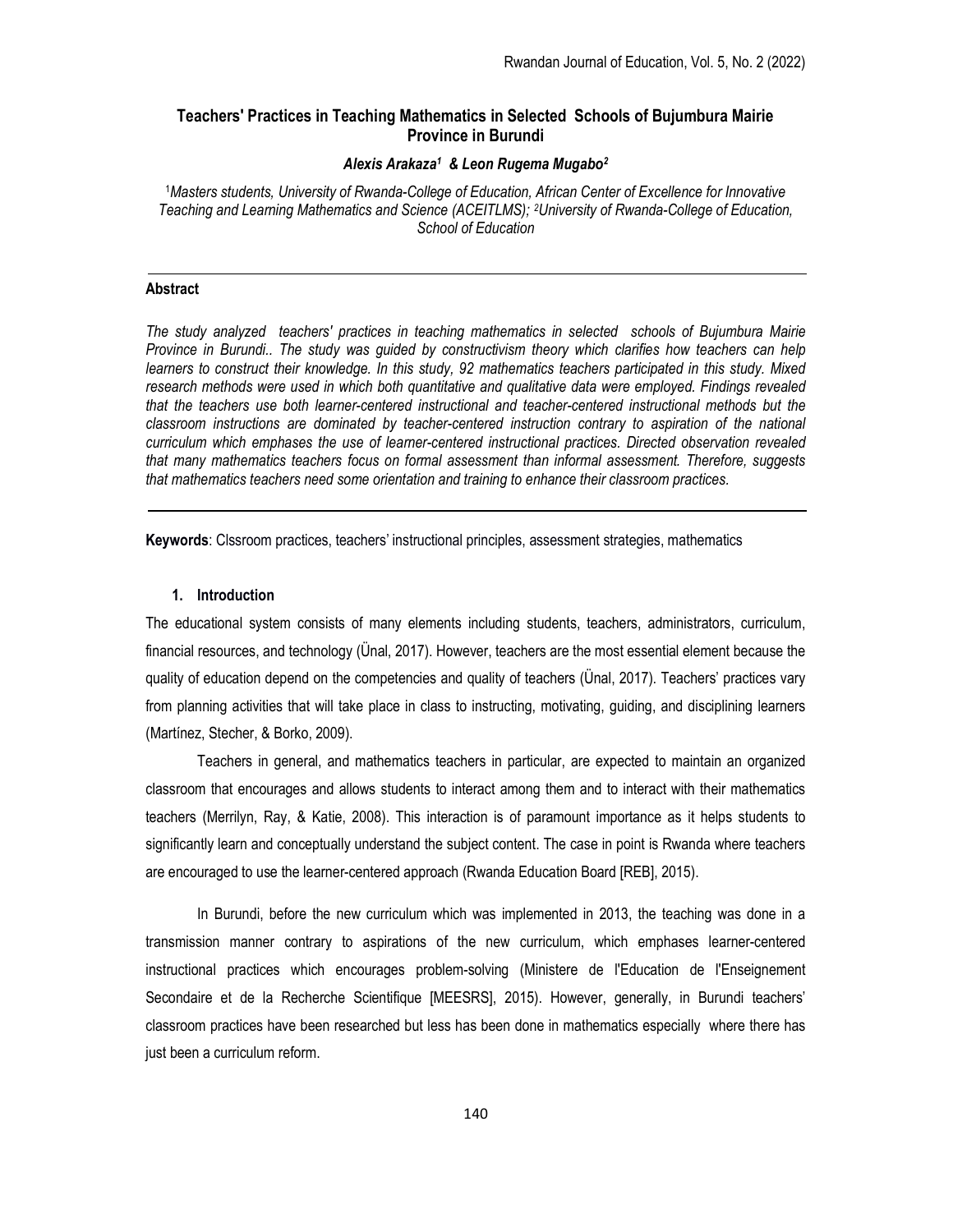## 2. .1 Literature Review

The main objective of instruction at all educational stages is to cause a necessary adjustment in the learners' perceptions (Tebabal & Kahssay, 2011). To enhance the appropriate transmission of knowledge, educators should apply teaching approaches suitable for specific goals to produce good results.

Moreover, educational research constantly endeavours to examine the extent to which different teachers' practices enhance student learning growth. Some researchers have tried to classify teachers' practices according to the instructional practices such as learner-centred or teacher-centred, in a various ways (Borko, 1997; Heck, Banilower, Weiss, & Rosenberg, 2008; Swan, 2006; Tarr, Reys, Reys, & Chávez, 2015).

For example, Borko (1997) and Swan (2006) define the teacher-centred approach as one where the teachers transmit rules and information to the learners who are supposed to take it and reproduce it. They define learner-centered as an approach in which teachers enable the learner to seek help from each other while enhancing cooperation, critical and problem-solving, research, lifelong learning, and developing communication skills as well as promoting creative thinking and innovation among learners.

Most of the teachers today are encouraged in their practices to apply the learner-centered approach; to promote critical thinking, interest, and enjoyment among the learners and also to enable learners to seek help or information from each other while building a sense of oneness, enhancing cooperation and developing communication skills, encouraging interaction between pupils and teachers.

For example in Rwanda, teachers are encouraged to use learner-centered strategy (REB, 2015) where, besides the syllabuses, information communication and technology must support the emergence of teaching and pedagogical learner-centered approaches as well as encourage research, communication, and collaborative learning (REB, 2015).

In Tanzania, teachers are also encouraged to use a learner-centered approach (Kafyulilo, Rugambuka & Moses, 2013). However, the same authors found that in Tanzanian secondary schools learner-centered approach is not well implemented. In addition, Tilya, and Mafumiko (2010) found that some teachers in Tanzania are examination and textbook oriented in teaching practices.

In Burundi, since the school year 2012-2013, they adopted competences based curriculum where learner-centered approach is used in Schools. With this new vision, students will have a choice not only in the construction of their knowledge but also in its reinvestment in various situations with the ultimate objective of developing their skills. Teachers are required to have a diversity of skills as well as a sound knowledge of mathematics content, assessment and general mathematics teaching practices.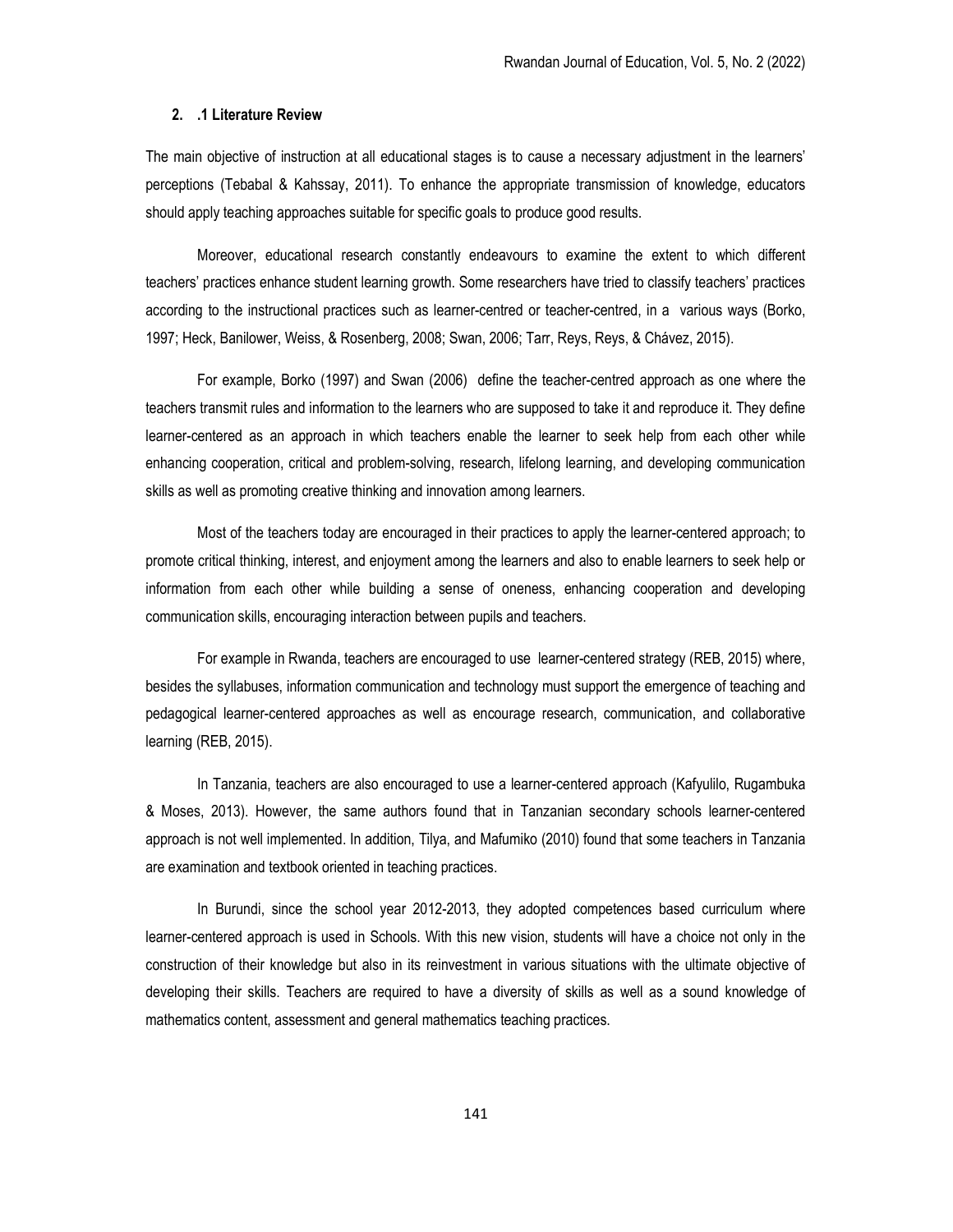#### 2.2 Theoretical framework

The study adopted Vygotsky's social constructivism theory (Vygotsky, 1978). The constructivist perspective views creativity and interactive methods in teaching and learning processes that effectively integrate environmental resources that a learner interacts with to enhance discoveries (Abbas, Leong, & Nizam, 2013). Furthermore, Vygotsky (1978) suggested that learning is enhanced if the learner can be assisted by more skilled persons, such as teachers and peers.

 Teachers play important roles in the process of facilitating students' learning. Teachers give instructions, comments, and feedback to pupils. In this way, constructivist instruction gives paramount assessment to the development of learners' mathematical ideas and encourages pupils to use their methods to solve problems. Driscoll (2000) explained that instruction offers guidance on facilitating people to learn and develop. Teachers can also choose the teaching approaches, taking into consideration the learning contexts, selecting appropriate materials and activities for students to achieve desired learning outcomes.

Teachers must create a conducive learning environment for learners and teach them using different classroom instruction and assessment practices. Teachers can only do this by monitoring the learning process and knowing what kind of support the learners need at each particular point to enable them construct knowledge. This supports Brooks and Brooks (1999), who said that the main idea of constructivism is that knowledge is not passively received from an outside source but is actively constructed by the individual learner. This shows that the teacher's crucial role is to give instruction or provide the learner with all all sufficient materials and help them develop critical thinking and creativity and construct knowledge. Unfortunately, some teachers continue to teach how they were taught (where teachers were the centres of knowledge-teacher centredness) because human beings naturally look back and claim that the past offered the best.

## 3. Methodology

## 3.1 Research design and approaches

In this study, mixed method was adopted under the pragmatism research paradigm (Cameron, 2011; Creswell, 2014). A convergent parallel mixed methods research design was followed to collect and analyze both quantitative and qualitative data (Creswell, 2014). This design was adopted because it integrates the results of both quantitative and qualitative methods during the interpretation phase. The quantitative technique was used to collect information on the teaching practices that mathematics teachers are using in teaching mathematics, in the selected schools of Bujumbura-Mairie Province in Burundi.The researcher used qualitative techniques to get a clear information on mathematics teacher's practices using interview and direct observations in the classroom.

This study's main purpose was to explore the current teachers' practices in teaching mathematics in the selected schools of Bujumbura Mairie Province, Burundi. The targeted population was 120 teachers of Mathematics from 35 public schools of Bujumbura-Mairie Province. Those schools have a higher-level senior secondary school where mathematics is a major subject. The sample size of 92 mathematics teachers was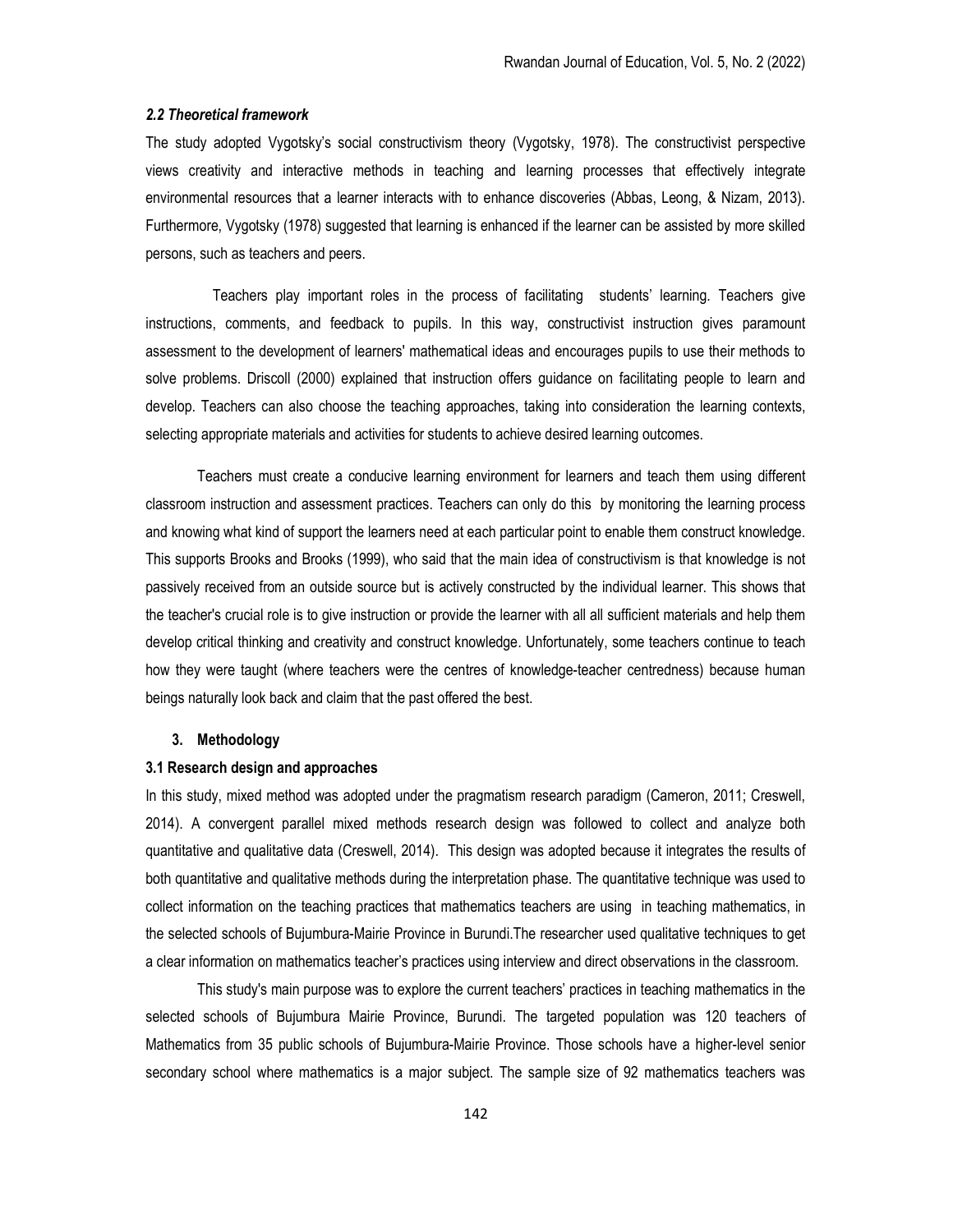drawn from this population using online tools ("Sample size calculator," 2008). The 92 mathematics teachers were selected randmonly from the 35 selected secondary schools in Bujumbura–Mairie. As Bujumbura-Mairie has three communes, in each commune 2 schools were randomly for classroom observation and interviews.

The questionnaire had Likert scale statements with three options: disagree, neutral, and agree where disagree stands for never or almost never, neutral for half of time while agree stands for most of the times or almost always. That Likert scale was intended to allow the mathematics teachers reveal their opinion regarding the teaching instructional methods they use. This was followed by classroom observation and interviews that were intended for teachers to give their personal views and opions of why they use a given teaching method.

The quantitative data from the questionnaire were analyzed using descriptive statistics such as frequencies and percentages and was presented in tables to simplify reading and interpretations of the findings. Qualitative data from interviews and classroom observation were analyzed using content analysis which implies among others describing, interpreting, and creating explanations. Quantitative data and qualitative data were compared in order to come up with analytical findings, conclusions and recommendations. In the analysis: N stands for the total number of participants, Freq (frequency) represents the number of reponses and Perc represents the percentage.

## 4. The findings and discussion

This section presents the findings and the discussion of the key findings from the study on teachers' practices in teaching mathematics in selected schools of Bujumbura-Mairie province in Burundi.

## 4.1. Mathematics teachers' instructional practices in implementing the new curriculum

Questionnaires that covered teachers-centered instructional practices and learners-centered instructional practices were employed to collect quantitative information. These questionnaires, interviews, and classroom observations were used to respond to the first research question of this study. The findings regarding teachers' instructional practices are presented in Tables 4.1 below.

# Table 4.1 Teachers' Responses on Questionnaire on the instructional methods used by teachers in the selected schools

| No | <b>Statements</b>                                     | Participants' questionnaire's responses<br>$(N = 92)$ |                 |         |                 |       |                |  |
|----|-------------------------------------------------------|-------------------------------------------------------|-----------------|---------|-----------------|-------|----------------|--|
|    |                                                       |                                                       | <b>Disagree</b> | Neutral |                 | Agree |                |  |
|    |                                                       | Freq                                                  | Perc<br>(%)     | Freq    | Perc<br>$(\% )$ | Freq  | Perc<br>$(\%)$ |  |
|    | The methods and activities I use reflect attention to | 0                                                     | 0               | 18      | 19.6            | 74    | 80.4           |  |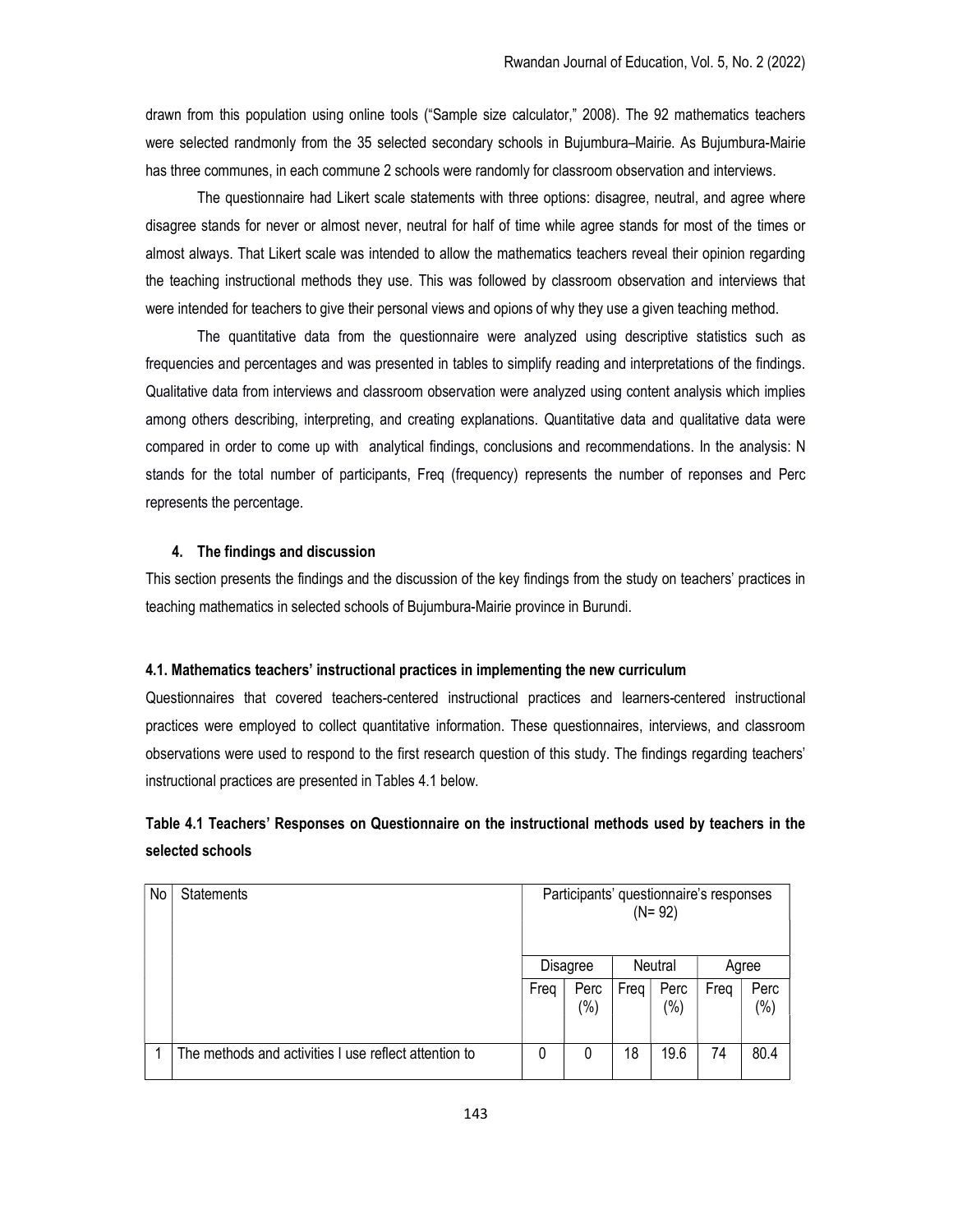| $\overline{2}$<br>$\overline{2}$<br>2.2<br>21<br>22.8<br>69<br>I Interact with my learners<br>75<br>3<br>Learners only use the method I teach to them<br>$\mathbf 0$<br>27.2<br>67<br>72.8<br>0<br>25<br>71.7<br>19.6<br>8<br>8.7<br>4<br>I encourage learners to work more slowly<br>66<br>18<br>15.2<br>26<br>28.3<br>52<br>56.5<br>5<br>I teach each topic from the beginning assuming learners<br>14<br>don't have any prior knowledge of the topic<br>$\overline{7}$<br>11<br>12<br>74<br>80.4<br>I teach the whole class at once<br>7.6<br>6<br>73.9<br>9.8<br>15<br>16.3<br>68<br>7<br>I try to cover everything in a topic<br>9<br>8<br>I draw links between topics and move back and forth<br>5.4<br>28.3<br>77.2<br>5<br>71<br>26<br>between topics<br>9<br>41.3<br>42<br>45.7<br>12<br>13<br>38<br>I am surprised by ideas that come up in a lesson<br>10<br>4.3<br>11<br>12 <sup>2</sup><br>83.7<br>I avoid learners making mistakes by explaining things<br>4<br>77<br>carefully first<br>$\overline{2}$<br>I tend to follow the textbook or worksheets closely<br>2.1<br>21.7<br>76.1<br>11<br>20<br>70<br>12<br>1<br>1.1<br>11<br>12<br>86.9<br>encourage students to talk and share ideas<br>80<br>3<br>13<br>I tell learners which questions to tackle<br>3.3<br>11<br>12<br>84.7<br>78<br>I only go through one method for doing each question<br>14.1<br>43.5<br>39<br>42.4<br>13<br>14<br>40<br>I find out which parts students already understand and<br>10.9<br>64.1<br>23<br>25<br>10<br>15<br>59<br>don't teach those parts<br>I teach each learner differently according to individuals<br>24<br>26.1<br>13<br>14.1<br>16<br>55<br>59.8<br>needs<br>17   I tend to teach each topic separately<br>33<br>35.9<br>16<br>17.4<br>37<br>40.2<br>$\overline{7}$<br>$\overline{4}$<br>7.6<br>81<br>88<br>I know exactly which topics each lesson will contain<br>4.4<br>18<br>17<br>11<br>64<br>69.6<br>18.5<br>11.9<br>I encourage learners to make and discuss mistakes<br>19 | learners' experience |  |  |      |
|----------------------------------------------------------------------------------------------------------------------------------------------------------------------------------------------------------------------------------------------------------------------------------------------------------------------------------------------------------------------------------------------------------------------------------------------------------------------------------------------------------------------------------------------------------------------------------------------------------------------------------------------------------------------------------------------------------------------------------------------------------------------------------------------------------------------------------------------------------------------------------------------------------------------------------------------------------------------------------------------------------------------------------------------------------------------------------------------------------------------------------------------------------------------------------------------------------------------------------------------------------------------------------------------------------------------------------------------------------------------------------------------------------------------------------------------------------------------------------------------------------------------------------------------------------------------------------------------------------------------------------------------------------------------------------------------------------------------------------------------------------------------------------------------------------------------------------------------------------------------------------------------------------------------------------------------------------------------------------------------------|----------------------|--|--|------|
|                                                                                                                                                                                                                                                                                                                                                                                                                                                                                                                                                                                                                                                                                                                                                                                                                                                                                                                                                                                                                                                                                                                                                                                                                                                                                                                                                                                                                                                                                                                                                                                                                                                                                                                                                                                                                                                                                                                                                                                                    |                      |  |  |      |
|                                                                                                                                                                                                                                                                                                                                                                                                                                                                                                                                                                                                                                                                                                                                                                                                                                                                                                                                                                                                                                                                                                                                                                                                                                                                                                                                                                                                                                                                                                                                                                                                                                                                                                                                                                                                                                                                                                                                                                                                    |                      |  |  |      |
|                                                                                                                                                                                                                                                                                                                                                                                                                                                                                                                                                                                                                                                                                                                                                                                                                                                                                                                                                                                                                                                                                                                                                                                                                                                                                                                                                                                                                                                                                                                                                                                                                                                                                                                                                                                                                                                                                                                                                                                                    |                      |  |  |      |
|                                                                                                                                                                                                                                                                                                                                                                                                                                                                                                                                                                                                                                                                                                                                                                                                                                                                                                                                                                                                                                                                                                                                                                                                                                                                                                                                                                                                                                                                                                                                                                                                                                                                                                                                                                                                                                                                                                                                                                                                    |                      |  |  |      |
|                                                                                                                                                                                                                                                                                                                                                                                                                                                                                                                                                                                                                                                                                                                                                                                                                                                                                                                                                                                                                                                                                                                                                                                                                                                                                                                                                                                                                                                                                                                                                                                                                                                                                                                                                                                                                                                                                                                                                                                                    |                      |  |  |      |
|                                                                                                                                                                                                                                                                                                                                                                                                                                                                                                                                                                                                                                                                                                                                                                                                                                                                                                                                                                                                                                                                                                                                                                                                                                                                                                                                                                                                                                                                                                                                                                                                                                                                                                                                                                                                                                                                                                                                                                                                    |                      |  |  |      |
|                                                                                                                                                                                                                                                                                                                                                                                                                                                                                                                                                                                                                                                                                                                                                                                                                                                                                                                                                                                                                                                                                                                                                                                                                                                                                                                                                                                                                                                                                                                                                                                                                                                                                                                                                                                                                                                                                                                                                                                                    |                      |  |  |      |
|                                                                                                                                                                                                                                                                                                                                                                                                                                                                                                                                                                                                                                                                                                                                                                                                                                                                                                                                                                                                                                                                                                                                                                                                                                                                                                                                                                                                                                                                                                                                                                                                                                                                                                                                                                                                                                                                                                                                                                                                    |                      |  |  |      |
|                                                                                                                                                                                                                                                                                                                                                                                                                                                                                                                                                                                                                                                                                                                                                                                                                                                                                                                                                                                                                                                                                                                                                                                                                                                                                                                                                                                                                                                                                                                                                                                                                                                                                                                                                                                                                                                                                                                                                                                                    |                      |  |  |      |
|                                                                                                                                                                                                                                                                                                                                                                                                                                                                                                                                                                                                                                                                                                                                                                                                                                                                                                                                                                                                                                                                                                                                                                                                                                                                                                                                                                                                                                                                                                                                                                                                                                                                                                                                                                                                                                                                                                                                                                                                    |                      |  |  |      |
|                                                                                                                                                                                                                                                                                                                                                                                                                                                                                                                                                                                                                                                                                                                                                                                                                                                                                                                                                                                                                                                                                                                                                                                                                                                                                                                                                                                                                                                                                                                                                                                                                                                                                                                                                                                                                                                                                                                                                                                                    |                      |  |  |      |
|                                                                                                                                                                                                                                                                                                                                                                                                                                                                                                                                                                                                                                                                                                                                                                                                                                                                                                                                                                                                                                                                                                                                                                                                                                                                                                                                                                                                                                                                                                                                                                                                                                                                                                                                                                                                                                                                                                                                                                                                    |                      |  |  |      |
|                                                                                                                                                                                                                                                                                                                                                                                                                                                                                                                                                                                                                                                                                                                                                                                                                                                                                                                                                                                                                                                                                                                                                                                                                                                                                                                                                                                                                                                                                                                                                                                                                                                                                                                                                                                                                                                                                                                                                                                                    |                      |  |  |      |
|                                                                                                                                                                                                                                                                                                                                                                                                                                                                                                                                                                                                                                                                                                                                                                                                                                                                                                                                                                                                                                                                                                                                                                                                                                                                                                                                                                                                                                                                                                                                                                                                                                                                                                                                                                                                                                                                                                                                                                                                    |                      |  |  |      |
|                                                                                                                                                                                                                                                                                                                                                                                                                                                                                                                                                                                                                                                                                                                                                                                                                                                                                                                                                                                                                                                                                                                                                                                                                                                                                                                                                                                                                                                                                                                                                                                                                                                                                                                                                                                                                                                                                                                                                                                                    |                      |  |  |      |
|                                                                                                                                                                                                                                                                                                                                                                                                                                                                                                                                                                                                                                                                                                                                                                                                                                                                                                                                                                                                                                                                                                                                                                                                                                                                                                                                                                                                                                                                                                                                                                                                                                                                                                                                                                                                                                                                                                                                                                                                    |                      |  |  |      |
|                                                                                                                                                                                                                                                                                                                                                                                                                                                                                                                                                                                                                                                                                                                                                                                                                                                                                                                                                                                                                                                                                                                                                                                                                                                                                                                                                                                                                                                                                                                                                                                                                                                                                                                                                                                                                                                                                                                                                                                                    |                      |  |  |      |
|                                                                                                                                                                                                                                                                                                                                                                                                                                                                                                                                                                                                                                                                                                                                                                                                                                                                                                                                                                                                                                                                                                                                                                                                                                                                                                                                                                                                                                                                                                                                                                                                                                                                                                                                                                                                                                                                                                                                                                                                    |                      |  |  |      |
| 13<br>28.3<br>14.1<br>53<br>26<br>I jump between topics as the need arises<br>20 <sub>1</sub>                                                                                                                                                                                                                                                                                                                                                                                                                                                                                                                                                                                                                                                                                                                                                                                                                                                                                                                                                                                                                                                                                                                                                                                                                                                                                                                                                                                                                                                                                                                                                                                                                                                                                                                                                                                                                                                                                                      |                      |  |  | 57.6 |

Source: Field data (October-December, 2020)

The findings , as shown in Tables 4.1, show frequency with which the mathematics teachers use respective practices while teaching mathematics. The details of each aspect are discussed in the following sections: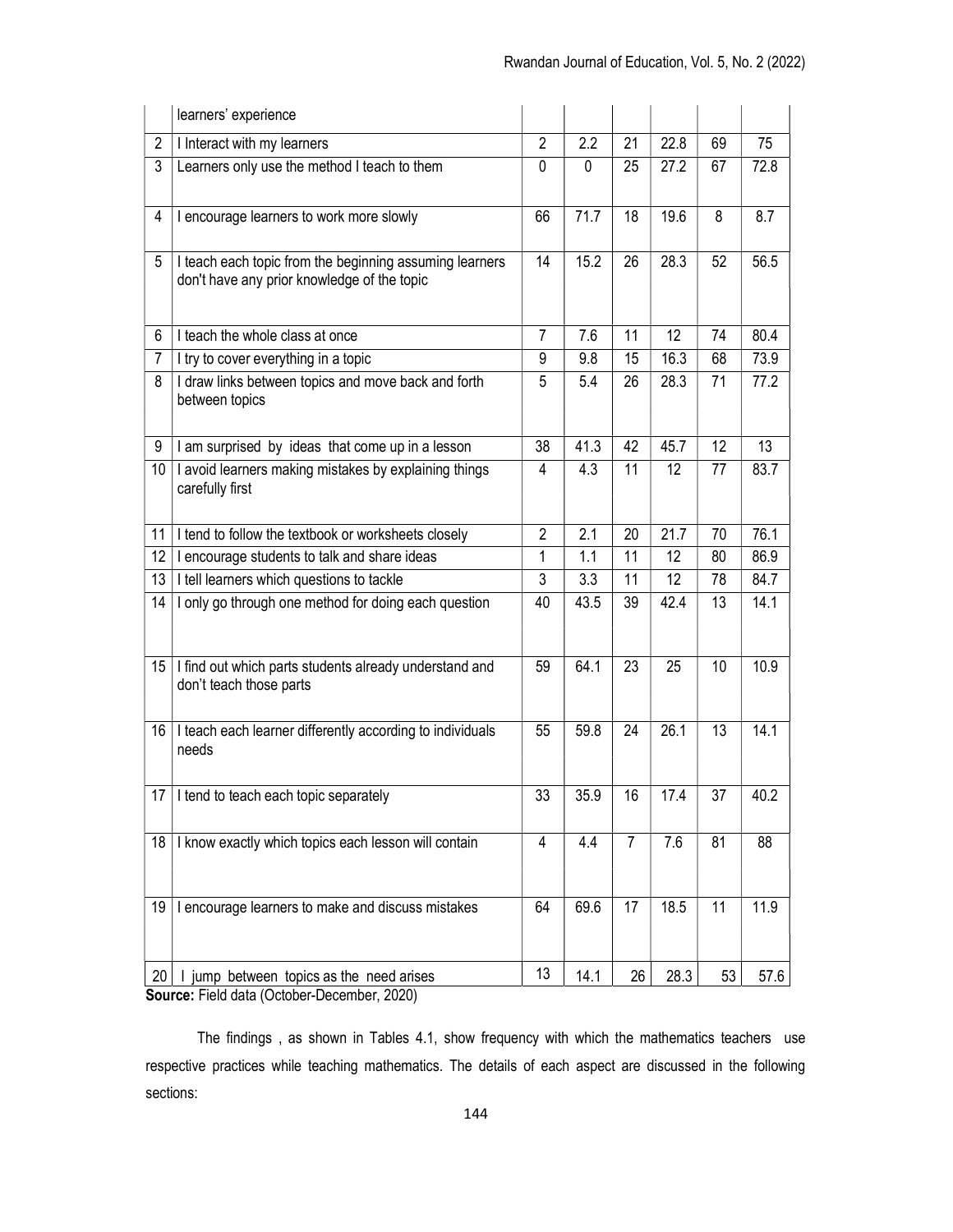Teacher-centered instructional practices: Participants' responses varied across different items. For example, regarding the item "Learners only use the method I teach them" the majority of the mathematics teachers [67 participants (72.8%)] agreed, while 25 mathematics teachers (2.3%) were neutral which mean that they used to do it sometimes or half of the times and no one reacted against. This implies that the majority of the mathematics teachers believed that learners would succeed if they only use the method given to them by the teacher.

With regard to the statement "I avoid learners making mistakes by explaining things carefully first", the majority of teachers [77 participants which represent (83.7%)] agreed, 4 teachers (4.3%) disagreed while [11 participants (12%)] were neutral on this statement. This implies that the majority of teachers prevent their students from making mistakes by explaining what they teach. Further, the majority of the teachers [78 participants (84.7%)] agreed that: "They tell learners which questions to tackle". This implies that most teachers dictate to the learners what to do and how to do it. This is contrary to the theoretical framework (constructivism theory) which stipulates that the learners must construct their knowledge.

This is also an evidence that learners are classrooms as passive receivers. For example 52 mathematics teachers (56.5%) indicated that "They teach each topic from the beginning, assuming students don't have any prior knowledge of the topic" and 14 participants (15.2%) reacted against while 26 participants (28.3) were neutral.

This shows that learners rarely participate in class activities since they are mostly passive whereby the teachers give everything to them. This was in line with the statement which states that "I know exactly which topics each lesson will contain" where the majority of mathematics teachers [81 participants (88%)] indicated that they know exactly which topics each lesson will contain. Only 4 teachers (4.3%) disagreed with the statement and 7 participants (7.6%) of them were neutral. Further,68 teachers (73.9%) indicated that "they try to cover everything in a topic", 9 participants (9.8%) disagreed while 15 participants (16.3%) were neutral about this statement. This means that mathematics teachers try to add any materials that they judge important in a topic.

Furthermore, the majority of mathematics teachers [74 participants (80.4%)] agreed that they teach the whole class at once, 7 participants (7.6%) disagreed while 11 participants (12%) remained neutral. This shows that the majority of the teachers do not use other method such as as group work or cooperative learning.

The results also show that the majority of mathematics teachers [70 participants (76.1%)] tend to follow the textbook or worksheets closely. Only 2 teachers (2.2%) disagreed with this statement while 20 participants (21.7%) of them remained neutral.

This may imply that the majority of teachers do not add or make research but only take the content as indicated in the textbooks and give it to their learners without any modification.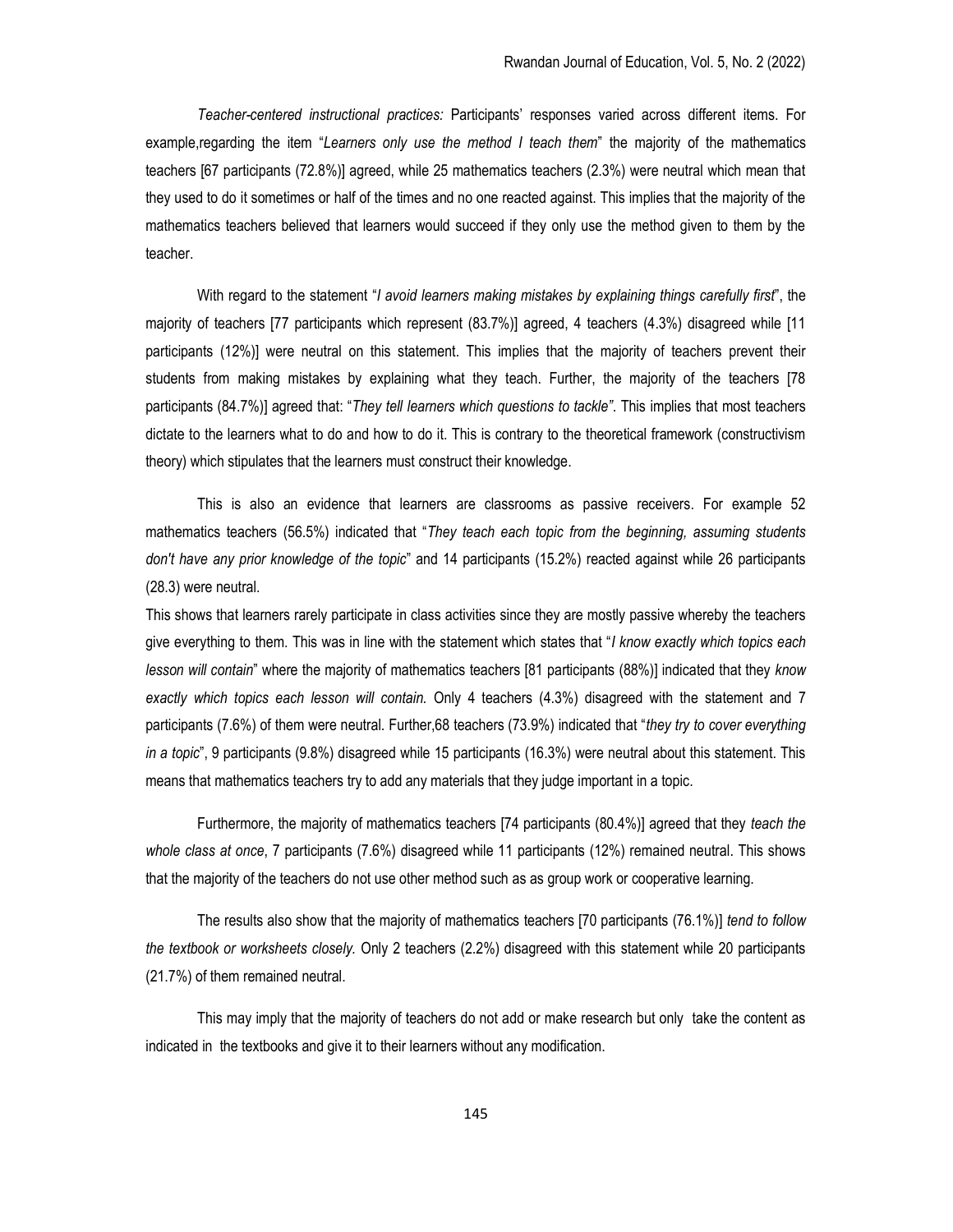These results are inconsistent with Brooks and Brooks (1999) who said that the knowledge should not be passively received from an outside source but it should be actively constructed by the individual learner. Teachers' instructions and comments contribute to the development of learners' mathematical ideas and scientific investigation of the problem with prior knowledge, determination, and creativity.

These findings are also incoherent with the constructivist view that the role of the teacher is not only to give instruction or to provide the learner with all materials but to help them develop critical thinking and creativity, and to construct the knowledge by themselves. Therefore, teachers must create a conducive learning environment for learners to construct knowledge and guide the learners through different classroom instructions.

Learner-centered instructional practices:Table 4.1 contains the items which aimed at verifying if the teachers' classroom instructions are learner-centered instructional practices. However, responses from mathematics teachers indicated that they are not using learner-centered instruction correctly. For instance, when responding to the statement "The methods and activities I use reflect attention to learners' experience", the majority of the teachers [74 participants (80.4%)] agreed while 18 participants (19.6%) of the teachers were neutral.

On the other hand, the majority of mathematics teachers [69 participants (75%)] indicated that they interact with their learners, 2 participants (2.2%) disagreed while 21 participants (22.8%) were neutral. Furthermore, the majority of mathematics teachers [80 participants (86.9%)] indicated that "they encourage students to talk".

However, classroom observation showed that some mathematics teachers asked learners to keep quiet and just look at the blackboard. This is in line with Mabula (2012) and Osaki (2007) who have shown that many teachers in schools tend to focus on covering the content stipulated in the syllabus by using teacher-centred instructional practices.

Furthermore, the majority of mathematics teachers [59 participants (64.1%)] disagreed with the statement which states that: "I find out which parts students already understand and don't teach those parts" by indicating that they almost never do it, only 10 (10.9%) teachers agreed while 23 participants (25%) remained neutral. This implies that teachers come in class to teach but they do not pay any attention if some students came back or not.

The majority of mathematics teachers [55 participants (59.8%)] disagreed with the statement which states that "I teach each learner according to his/her needs", only few [13 participants (14.3%)] agreed and 24 participants (26.1%) remained neutral indicating that they do it sometimes. This may mean that teachers teach learners using the same approaches regardless of their differences in learning orientation and capacities and background-which are actually crucial for learners' understanding of the content.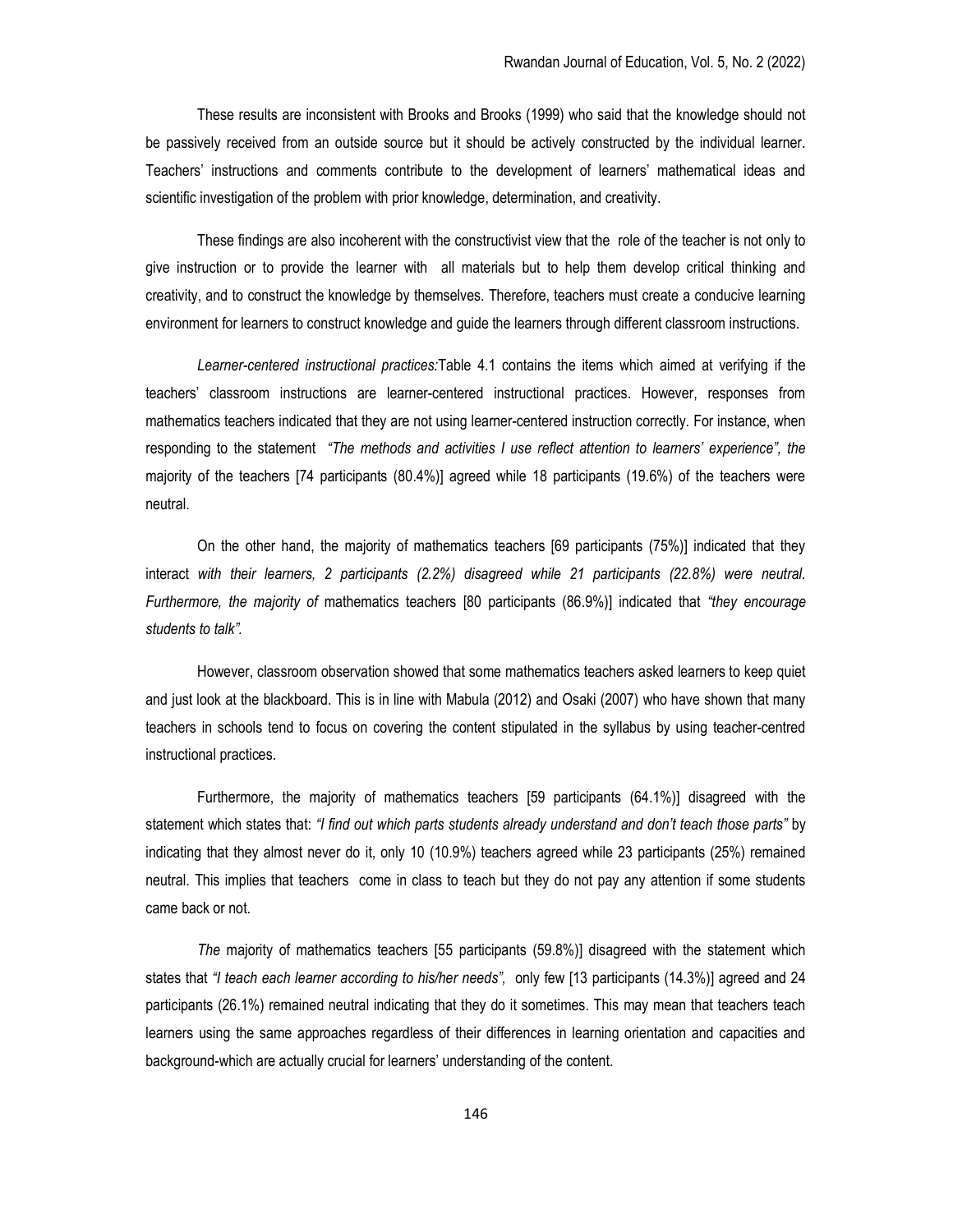In addition, responding to the statement which states that: "I encourage learners to make and discuss mistakes" majority of mathematics teachers [64 participants (69.6%)] disagreed, 11 participants (11.9%) agreed while 17 remained neutral. With regard to the statement "I encourage learners to work more slowly" the majority of teachers [66 participants (71.7%)] disagreed by indicating that they almost never do, only 8 participants (8.7%) agreed while 18 participants (19.6) were neutral. This implies that the teachers do not leave the learners to try and make mistakes. Teachers' main concern is to finish the syllabus.

While the constructivist theory which is the theoretical framework of this study shows the importance of valuing students' involvement in constructing knowledge in mathematics learning, the findings of this study showed that mathematics teachers had varied perceptions on this aspect. The findings are also partly inconsistent with Vygotsky (1978) who maintained that social interaction is an important way in which learners learn the knowledge available in their classroom without needing to reinvent it themselves.

Consistently, these findings indicated that some mathematics teachers' views on their instruction don't reflect the learner-centered instruction. Even through interviews, mathematics teachers explained that they are not using learner-centred instructions; for example, the following statements were recorded from one of the teachers;

"I am informed and I know how to teach using the interactive method, however, I am not using it because of the time. As in this new program, I have the things to teach each week, once you don't do it you find yourself behind others, and consequently, you will not finish the program." (Mathematics teacher, 7<sup>th</sup> October 2020).

This shows exactly that mathematics teachers are not using the learner-centered instructional practices. Some teachers do not use learner-centered practices due to lack of knowledge, but because they want to cover the content. Tebabal and Kahssay (2011) assert that teachers must apply teaching methods that involve pupils of different understanding abilities working together in small groups, usually to complete a specific task and participants striving for mutual benefits so that all group members gain from each other`s effort.

Furthermore, teachers are encouraged to use learner-centered approaches in their teaching to promote critical thinking, interest, and enjoyment among the learners. This would further enable learners to seek help or information from each other while building a sense of oneness, enhancing cooperation and developing communication skills, encouraging interaction between pupils and teachers.

#### 4.2 Assessment practices used by mathematics teachers to assess learners

Table 4.2 Teachers' Responses regarding assessment practices used in mathematics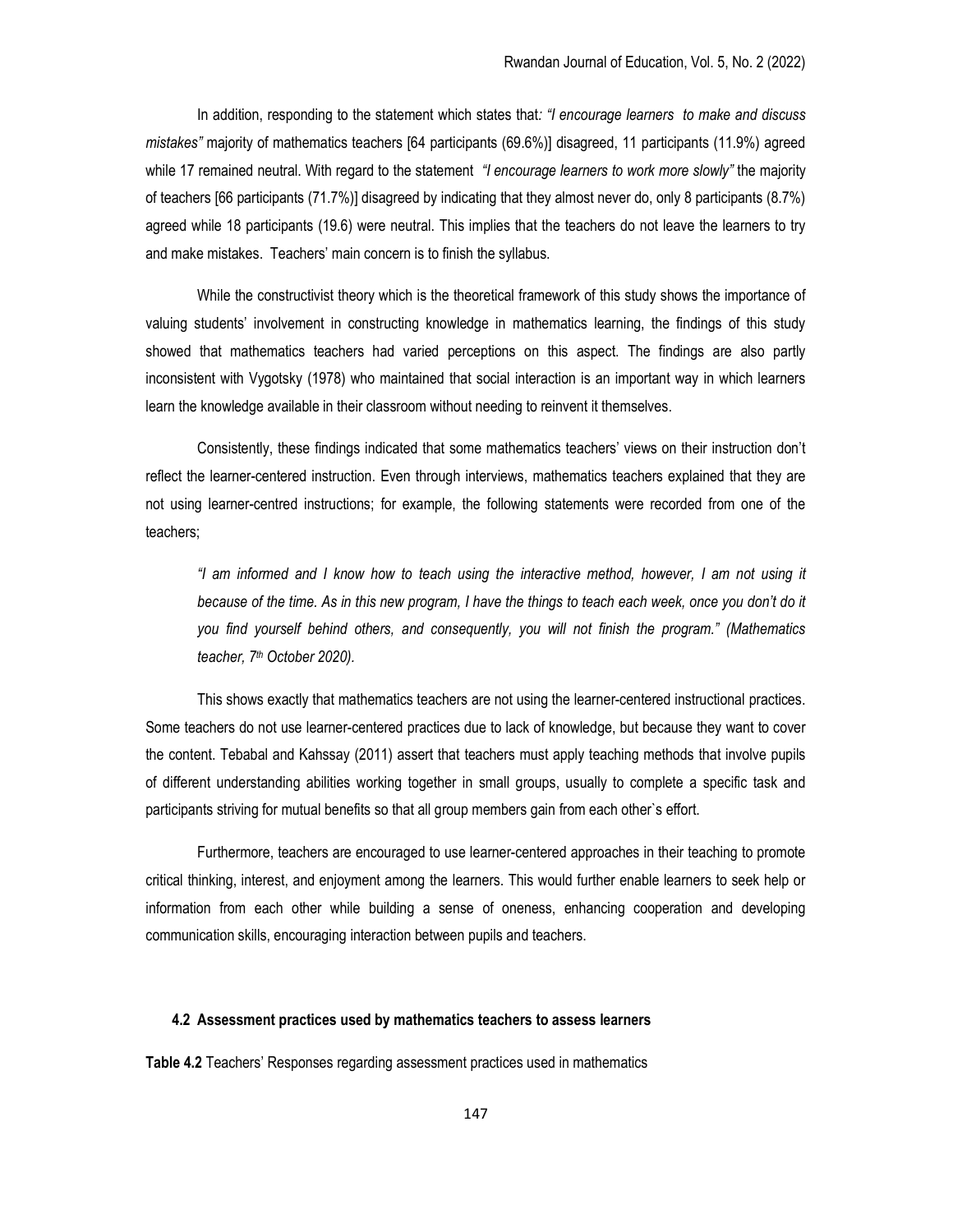| No             | Practices                                                  | Participants' questionnaire's responses |                  |         |         |       |         |
|----------------|------------------------------------------------------------|-----------------------------------------|------------------|---------|---------|-------|---------|
|                |                                                            | $(N = 94)$                              |                  |         |         |       |         |
|                |                                                            | Disagree<br>Perc<br>Freq.               |                  | Neutral |         | Agree |         |
|                |                                                            |                                         |                  | Freq.   | Perc    | Freq. | Perc    |
|                |                                                            |                                         | $(\% )$          |         | $(\% )$ |       | $(\% )$ |
| $\mathbf{1}$   | I design my lessons to allow me to monitor student         | $\overline{2}$                          | 2.2              | 8       | 8.7     | 82    | 89.1    |
|                | progress                                                   |                                         |                  |         |         |       |         |
| $\overline{2}$ | My instructional methods and activities reflect attention  | 1                                       | 1.1              | 8       | 8.7     | 83    | 90.2    |
|                | to issues of access, equity and diversity for learners     |                                         |                  |         |         |       |         |
|                |                                                            |                                         |                  |         |         |       |         |
| 3              | I probe learner's reasoning                                | 4                                       | 4.3              | 16      | 17.4    | 72    | 78.3    |
| 4              | I provide time and structure for reflection                | 5                                       | 5.4              | 6       | 6.5     | 81    | 88.1    |
| 5              | I give learners immediate feedback when they need          | 8                                       | 8.7              | 19      | 20.6    | 65    | 70.7    |
|                | directions to proceed                                      |                                         |                  |         |         |       |         |
|                |                                                            | $\overline{2}$                          | $\overline{2.2}$ | 14      | 15.2    |       |         |
| 6              | I take into account prior knowledge of my learners         |                                         |                  |         |         | 76    | 82.6    |
| $\overline{7}$ | I make sure the pace of the lesson is appropriate for the  | 4                                       | 4.3              | 5       | 5.4     | 83    | 90.2    |
|                | developmental level needs of the learners and the          |                                         |                  |         |         |       |         |
|                | purpose of the lesson                                      |                                         |                  |         |         |       |         |
| 8              | My questioning methods are likely to enhance the           | $\mathbf{1}$                            | 1.1              | 5       | 5.4     | 86    | 93.5    |
|                | development of learners conceptual / understanding or      |                                         |                  |         |         |       |         |
|                | problem solving                                            |                                         |                  |         |         |       |         |
|                |                                                            |                                         |                  |         |         |       |         |
| 9              | My lessons progress based on learners' responses           | 2                                       | 2.2              | 14      | 15.2    | 76    | 82.6    |
| 10             | They consolidate the main idea of the lesson in class      | 0                                       | 0                | 8       | 8.7     | 84    | 91.3    |
|                | activities                                                 |                                         |                  |         |         |       |         |
| 11             | I identify students who have difficulties in understanding | $\mathbf 0$                             | $\mathbf 0$      | 17      | 18.5    | 75    | 81.5    |
|                | the main ideas of the lesson                               |                                         |                  |         |         |       |         |
|                |                                                            |                                         |                  |         |         |       |         |

Source: Field data (October-December, 2020)

Key: N stands for the total number of participants, Freq (frequency) represents the number of reponses and (%) represents the percentage.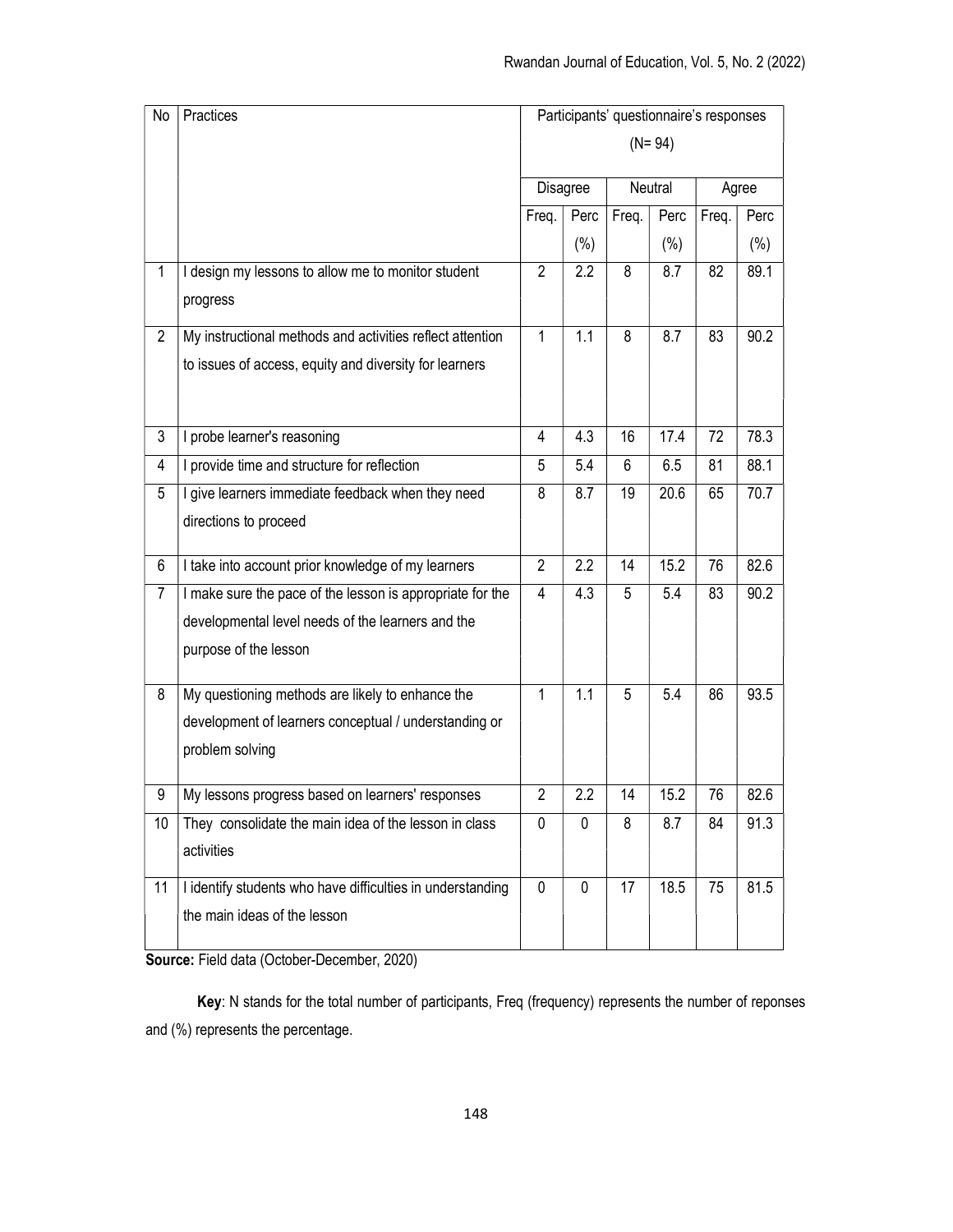As per table 4.2 the majority of teachers [76 participants (82.6%)] agreed, only 2 participants (2.2%) disagreed while 14 (15.2%) of them were neutral. Therefore, most of the mathematics teachers believe that generating knowledge is better than just completing curriculum content. A teacher stated that: "My lessons progress based on learners' responses".

In addition, the majority of mathematics teachers [82 participants (89.1%)] agreed with the statement which stated that "I design my lessons to allow me monitor student progress", 2 participants (2.2%) disagreed and 8 participants (8.7%) were neutral. This implies that mathematics teachers monitor students learning process through knowledge construction and thus able to know what kind of support the learners need at a particular point. This was also seen while mathematics teachers were responding to the statement which stipulates that:"I make sure the pace of the lesson is appropriate for the developmental level needs of the learners and the purpose of the lesson" . Where the majority of teachers [83 participants (90.2%)] agreed, 4 participants (4.3%) disagreed and 5 participants (5.4%) were neutral. This implies that mathematics teachers teach what they think that are appropriate for the need of the students.

On the statementS: "I identify students who have difficulties in understanding the main ideas of the lesson" 75 participants (81.5%) agreed and 17 participants (18.5%) were neutral. The statement: "I take into account prior knowledge of my learners", the majority of mathematics teachers [76 participants (82.6 %)] agreed, only 2 participants (2.2%) disagreed while 14 participants (15.2%) were neutral. These findings show that mathematics teachers before teaching new lessons they test and know the needs of the learners before going to a new lesson.

Furthermore, the majority of mathematics teachers [86 participants (93.5 %)] agreed with the statement: "My questioning methods are likely to enhance the development of learners conceptual / understanding or problem solving", only 1 participant (1.1 %) disagreed while 5 participants (5.4%) were neutral. The majority of teachers 72 participants (78.3%) agreed that they probe learner's reasoning, 4 (4.3%) teachers disagreed while 16 (17.4%) of them remained neutral about the statement. This means that teachers help learners develop critical thinking and a deeper understanding of the mathematical concepts they are taught. This shows that teachers check if students are following classroom activities and also ask some questions to find out if learners are following.

In addition, the majority of teachers [81 participants (88.1%)] agreed that they provide learners time and structure for reflection.5 participants (5.4%) disagreed and 6 participants (6.5%) were neutral. Similarly, the majority of teachers [65 participants (70.7%)] agreed with the statement that they give learners immediate feedback when they need directions to proceed. 8 (8.7%) of the teachers disagreed while 19 (20.6%) were neutral. This implies that mathematics teachers give enough to time to the learners while they are doing exercises, quiz, and exam. This enhances students' understanding of the concepts taught to them.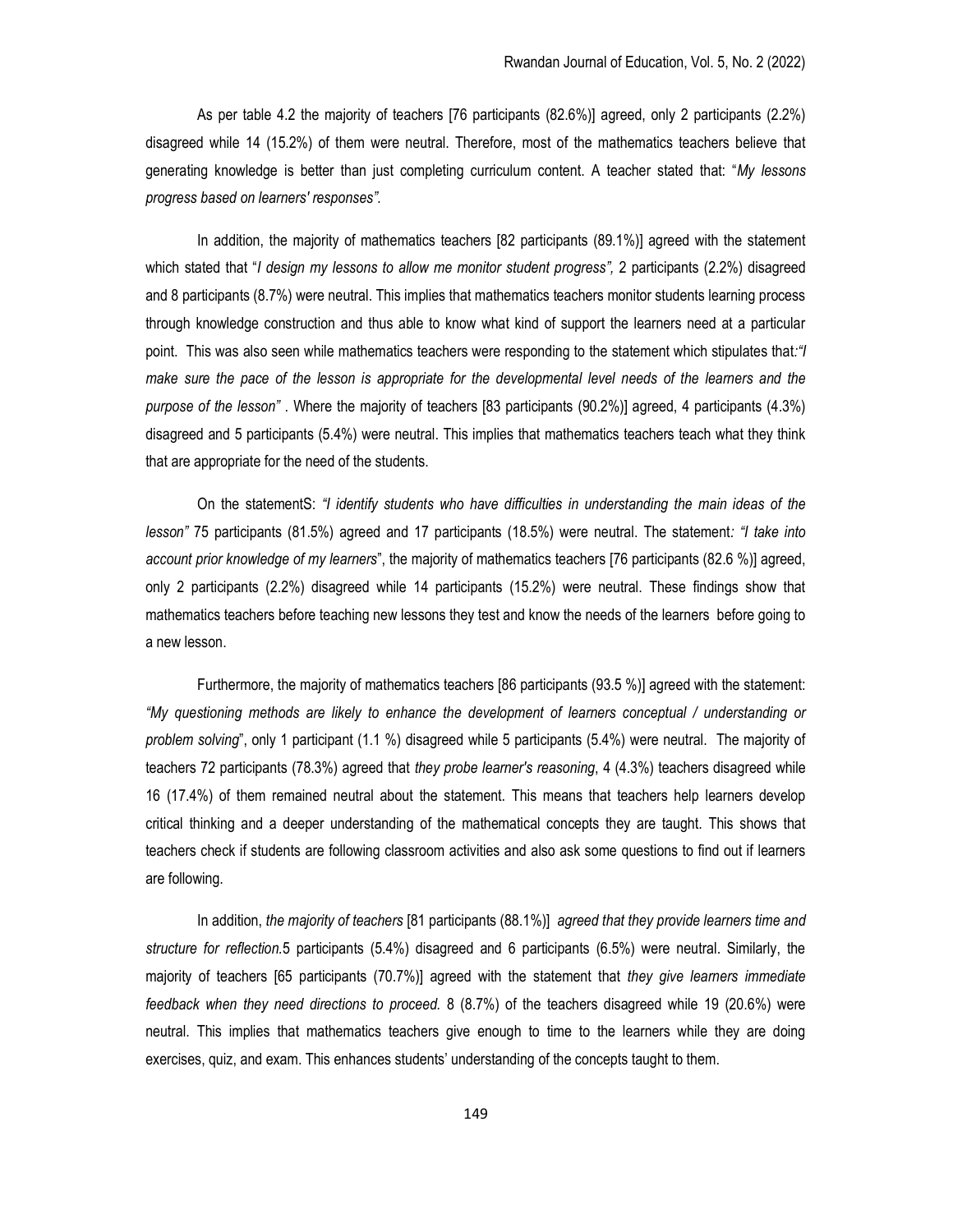During classroom observation and interviews with selected mathematics teachers, it was found that the mathematics teachers have different views on how they assess their learners. A teacher stated that; "to be sure that learners understand the theory learned in class, I give them many class room exercises, quiz and home works. This shows that many mathematics teachers value formative assessment in learners conceptualization of mathematics (Mathematics teacher, 30<sup>th</sup> October 2020). This is why many mathematics teachers focus on formal assessment than informal assessment.

However, informal assessments like teachers' oral questions during teaching, monitoring, and listening to learners' answers are effective for enhancing motivation to learn, developing positive attitudes toward the subject, improving problem-solving skills, retention, and consequently improve performance. In view of Caruso and Woolley (2008) teachers must apply practices that could be effective to motivate pupils, encourage active learning and develop key critical thinking, communication, and decision-making skills.

In all the observed lessons, classroom practices were predominantly teacher-talk where teachers introduce new subject matter and present summaries or overviews but less time is spent on discussions. This means that learners are not given ample time to reflect on or share ideas on what they are about to learn. It was also observed that by the invitation of the teachers, learners spend a lot of time doing an exercise on the blackboard as well as writing and working out questions in their exercise books individually. Learners wait until the right answer is given and then copy that answer. Learners are not given opportunity to learn or practise the content learned.

## **Conclusion**

From the findings of this study, it can be concluded that mathematics teachers use both teacher-centered and learner-centered teaching instruction. But teachers-centered instruction seems to be dominant. Teachers are more interested in completing the curriculum content rather than helping learners understand mathematics.

 Mathematics teachers tend to focus more on formal assessment than informal assessment. Informal assessment enhances learners' motivation, develop positive attitudes toward the subject, improve problemsolving skills, retention and consequently improve performance. Teachers are supposed to use oral questions during teaching, monitor, and listen to learners own understanding and responses to the content. Teachers must use teaching practices which put the student in the center of the instruction. It is suggested that, mathematics teachers need some training on assessment strategies that would allow learners conceptualize mathematical content.

## References

Abbas, P. G. A., Leong, M. L., & Nizam, I. H. (2013). Teachers' Use of Technology and Constructivism. International Journal of Modern Education and Computer Science, 5(4), 49–63.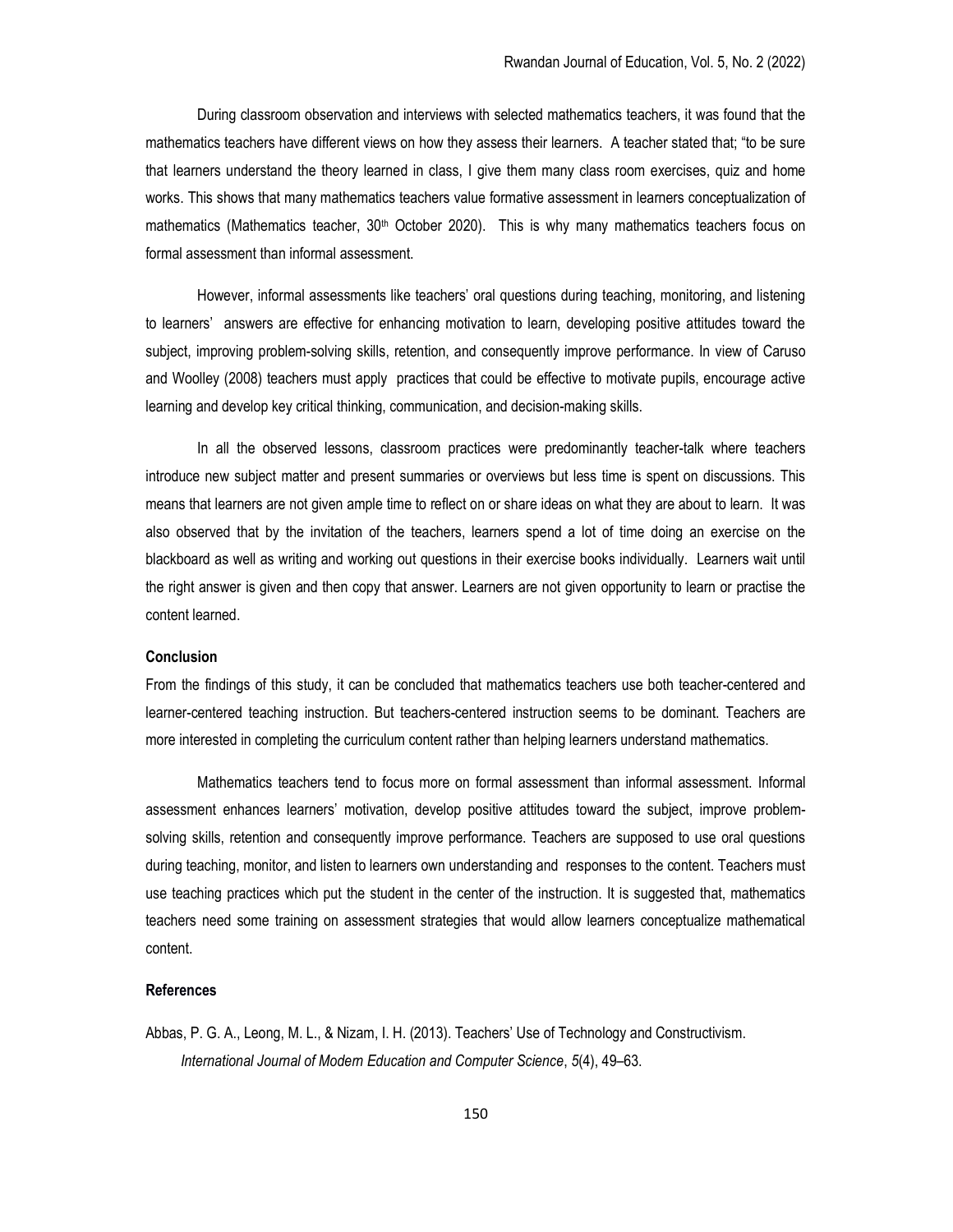- Borko, H., MayField, M., Marion, S., Flexer, R., & Cumbo, K. (1997). Teachers' Developing Ideas and Practices about Mathematics Performance Assessment: Success, Stumblimg Blocks, and Implications for Professional Development. Teaching and Teacher Education, 13(3), 259–278.
- Brookhart, S. M. (2003). Developing Measurement Theory for Classroom Assessment Purposes and Uses. Educational Measurement: Issues and Practice, 22(4), 5–12.
- Brooks, J. G., & Brooks, M. G. (1999). In search of understanding: the case for constructivist classrooms. (Va.: Assoc). Alexandria.
- Cameron, R. (2011). Mixed methods research: The five P's framework. The Electronic Journal of Business Research Methods, 9(2), 96–108.
- Caruso, H. M., & Woolley, A. W. (2008). Harnessing the power of emergent interdependence to promote diverse team collaboration. Research on Managing Groups and Teams, 11, 245–266. https://doi.org/10.1016/S1534-0856(08)11011-8
- Creswell, J. W. (2014). Research design : qualitative, quantitative, and mixed methods approaches (4th Ed.). Thousand Oaks, CA: Sage.
- Driscoll, M. . (2000). Psychology of learning for instruction. Massachusetts: Allyn and Bacon.
- Heck, D. J., Banilower, E. R., Weiss, I. R., & Rosenberg, S. L. (2008). Studying the effects of professional development: The case of the NSF's local systemic change through teacher enhancement initiative. Journal for Research in Mathematics Education, (39), 113–152.
- Kafyulilo, A. C., Rugambuka, I. B., & Moses, I. (2013). Implementation of Competency Based Teaching in Morogoro Teachers ' Training College , Tanzania. 4(2), 311–326.
- Mabula, N. (2012). Promoting science subjects choices for secondary school students in tanzania: challenges and opportunities. Academic Research International, 3(3), 234–245.
- Martinez, J. F., Stecher, B., & Barko, H. (2009). Classroom assessment practices, teacher judgements, and students achievement in mathematics: Evidence form the ECLS. 14(78–102).
- Martínez, J. F., Stecher, B., & Borko, H. (2009). Classroom assessment practices, teacher judgments, and student achievement in mathematics: Evidence from the ECLS. Educational Assessment, 14(2), 78–102. https://doi.org/10.1080/10627190903039429

MEESRS. (2015). Curriculum de l'Enseignement fondamental.

Merrilyn, G., Ray, B., & Katie, M. (2008). Navigating currents and charting directions. In Merga 31 (Vol. 1).